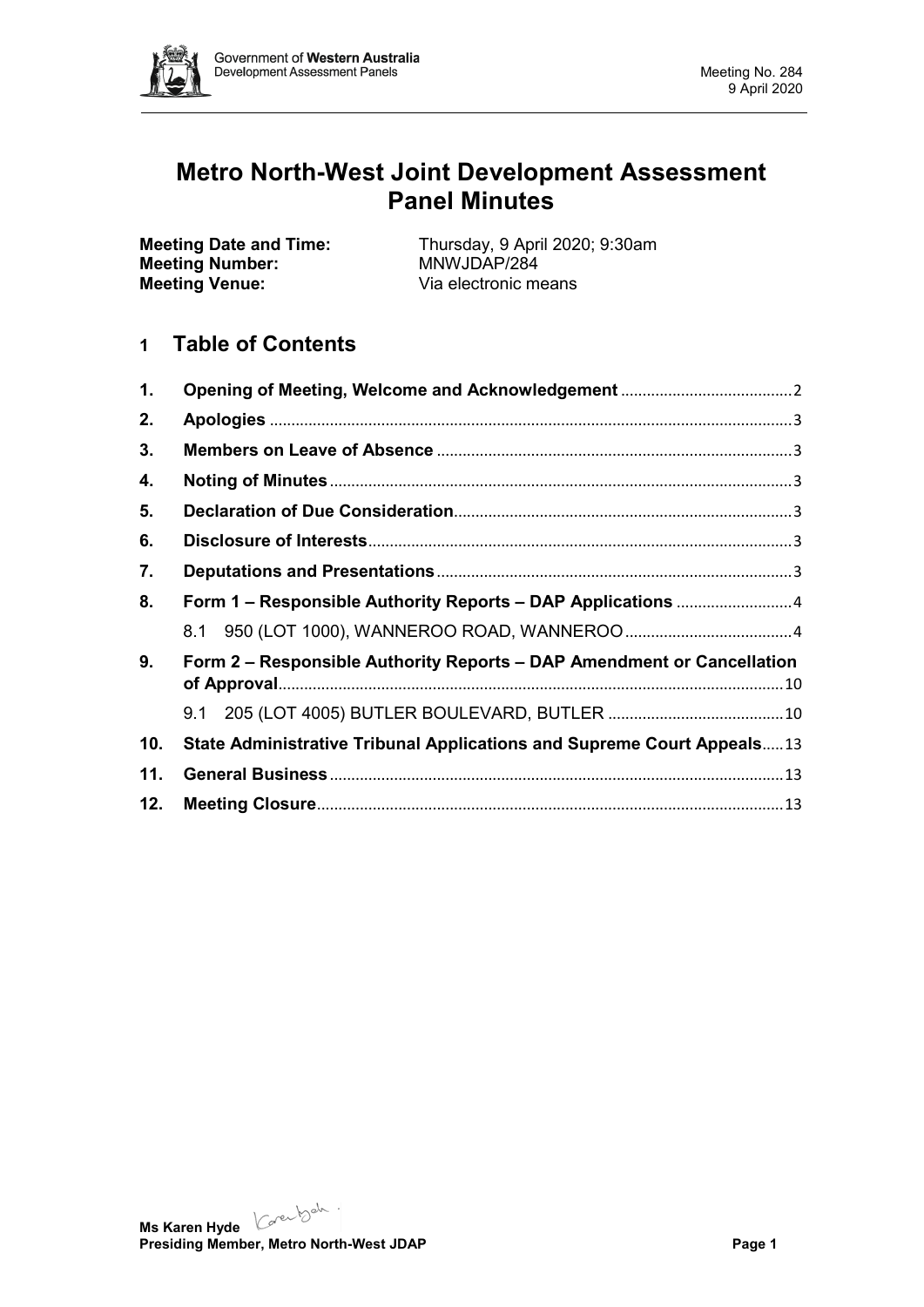

# **Attendance**

# **DAP Members**

Ms Karen Hyde (Presiding Member) Ms Sheryl Chaffer (Deputy Presiding Member) Mr Fred Zuideveld (Specialist Member) Cr Frank Cvitan (Local Government Member, City of Wanneroo) Cr Jacqui Huntley (Local Government Member, City of Wanneroo)

# **Officers in attendance**

Mr Greg Bowering (City of Wanneroo) Ms Mel Sun (City of Wanneroo)

# **Minute Secretary**

Ms Adele McMahon (DAP Secretariat) Mr Phillip Goodwin (DAP Secretariat)

# **Applicants and Submitters**

*Item 8.1* Mr Nathan Stewart (Rowe Group) Mr Ben Lourey (Charter Hall)

*Item 9.1* Mr Simon Burnell (CLE Town Planning & Design) Mr Upi Patel (Jeevan Shath Butler Pty Ltd) Mr Lindsay Allen (DMG Australia)

# **Members of the Public / Media**

There were 3 members of the public in attendance.

# <span id="page-1-0"></span>**1. Opening of Meeting, Welcome and Acknowledgement**

The Presiding Member declared the meeting open at 9:29am on 9 April 2020 and acknowledged the traditional owners and pay respect to Elders past and present of the land on which the meeting was being held.

The Presiding Member announced the meeting would be run in accordance with the DAP Standing Orders 2017 under the *Planning and Development (Development Assessment Panels) Regulations 2011.*

# **1.1 Announcements by Presiding Member**

The Presiding Member advised that panel members may refer to technical devices, such as phones and laptops, throughout the meeting to assist them in considering the information before them.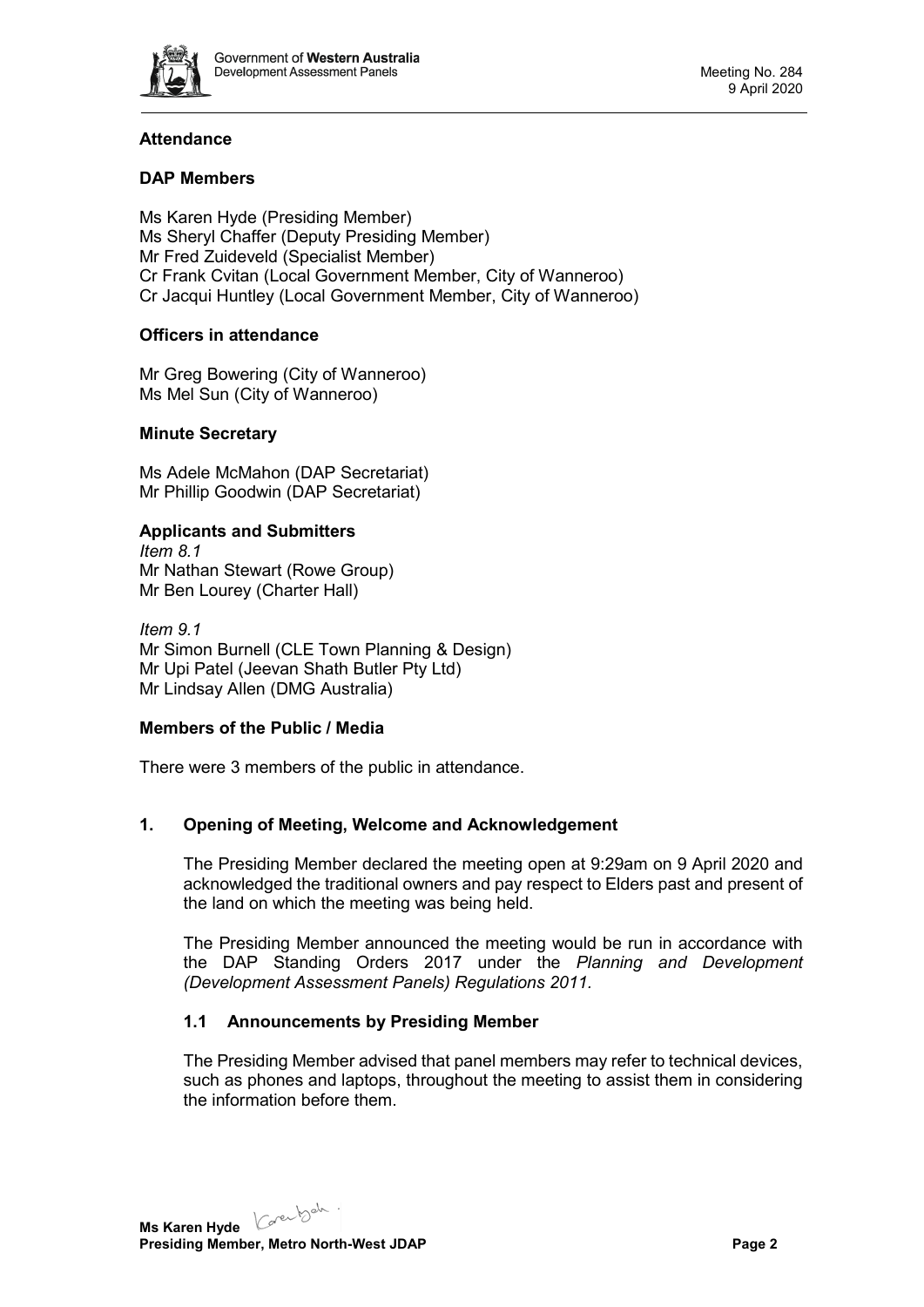

The Presiding Member advised that in accordance with Section 5.16 of the DAP Standing Orders 2017 which states *'A person must not use any electronic, visual or audio recording device or instrument to record the proceedings of the DAP meeting unless the Presiding Member has given permission to do so.',* the meeting would not be recorded.

The Presiding Member announced that the Metro North-West JDAP is currently undertaking a trial of revised templates to promote greater consistency and transparency of information published on the DAP website. During this time, changes to the content contained within the Agendas, Minutes and Responsible Authority Reports may be observed.

In response to the COVID-19 situation, this meeting was convened via electronic means. Members were reminded to announce their name and title prior to speaking.

# <span id="page-2-0"></span>**2. Apologies**

Nil

#### <span id="page-2-1"></span>**3. Members on Leave of Absence**

Nil

#### <span id="page-2-2"></span>**4. Noting of Minutes**

DAP members noted that signed minutes of previous meetings are available on the [DAP website.](https://www.dplh.wa.gov.au/about/development-assessment-panels/daps-agendas-and-minutes)

#### <span id="page-2-3"></span>**5. Declaration of Due Consideration**

All members declared that they had duly considered the documents.

#### <span id="page-2-4"></span>**6. Disclosure of Interests**

Nil

#### <span id="page-2-5"></span>**7. Deputations and Presentations**

- **7.1** Mr Simon Burnell (CLE Town Planning + Design) addressed the DAP in support of the recommendation for the application at Item 9.1 and responded to questions from the panel.
- **7.2** Mr Lindsay Allen (DMG Australia) addressed the DAP in support of the recommendation for the application at Item 9.1 and responded to questions from the panel.
- **7.3** City of Wanneroo officers addressed the DAP in relation to the application at Item 8.1 and responded to questions from the panel.

#### *The presentations at Item 7.1 – 7.3 were heard prior to the application at Item 9.1.*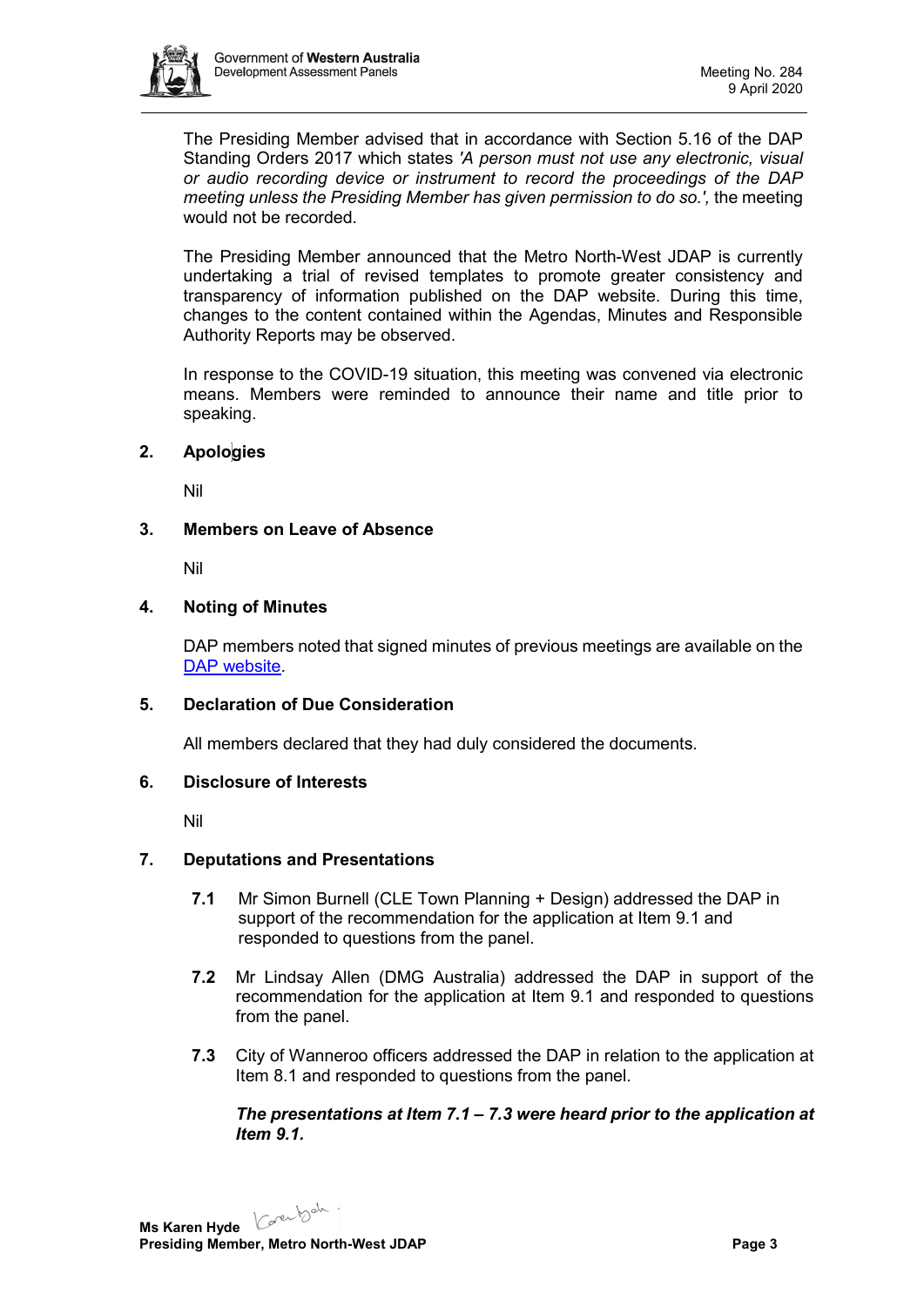

- **7.4** Mr Nathan Stewart (Rowe Group) addressed the DAP in support of the recommendation for the application at Item 8.1 and responded to questions from the panel
- **7.5** City of Wanneroo officers addressed the DAP in relation to the application at Item 9.1 and responded to questions from the panel.

*The presentations at Items 7.4 - 7.5 were heard prior to the application at Item 8.1.* 

# **PROCEDURAL MOTION**

**Moved by:** Ms Karen Hyde **Seconded by: Cr Frank Cvitan** 

That the application at Item 9.1 be heard prior to the application at Item 8.1.

#### **The Procedural Motion was put and CARRIED UNANIMOUSLY**

**REASON:** The panel deemed it appropriate to allow the amendment application at Item 9.1 to be determined prior to the new application at Item 8.1.

#### <span id="page-3-1"></span><span id="page-3-0"></span>**8. Form 1 – Responsible Authority Reports – DAP Applications**

#### **8.1 950 (LOT 1000), WANNEROO ROAD, WANNEROO**

Development Description: Child Care Centre Applicant: Rowe Group<br>
Owner: Bieson Ptv Lt Responsible Authority: City of Wanneroo<br>DAP File No: DAP/19/01681

Bieson Pty Ltd DAP/19/01681

#### **REPORT RECOMMENDATION**

**Moved by:** Ms Karen Hyde **Seconded by:** Ms Sheryl Chaffer

That the Metro North-West JDAP resolves to:

1. **Approve** DAP Application reference DAP/19/01681 and accompanying plans (included in **Attachment 3**) in accordance with Clause 68 of Schedule 2 (Deemed Provisions) of the *Planning and Development (Local Planning Schemes) Regulations 2015*, and the provisions of the City of Wanneroo's District Planning Scheme No. 2, subject to the following conditions:

#### **Conditions**

- 1. Pursuant to clause 26 of the Metropolitan Region Scheme, this approval is deemed to be an approval under clause 24(1) of the Metropolitan Region Scheme.
- 2. This decision constitutes planning approval only and is valid for a period of 2 years from the date of approval. If the subject development is not substantially commenced within the specified period, the approval shall lapse and be of no further effect.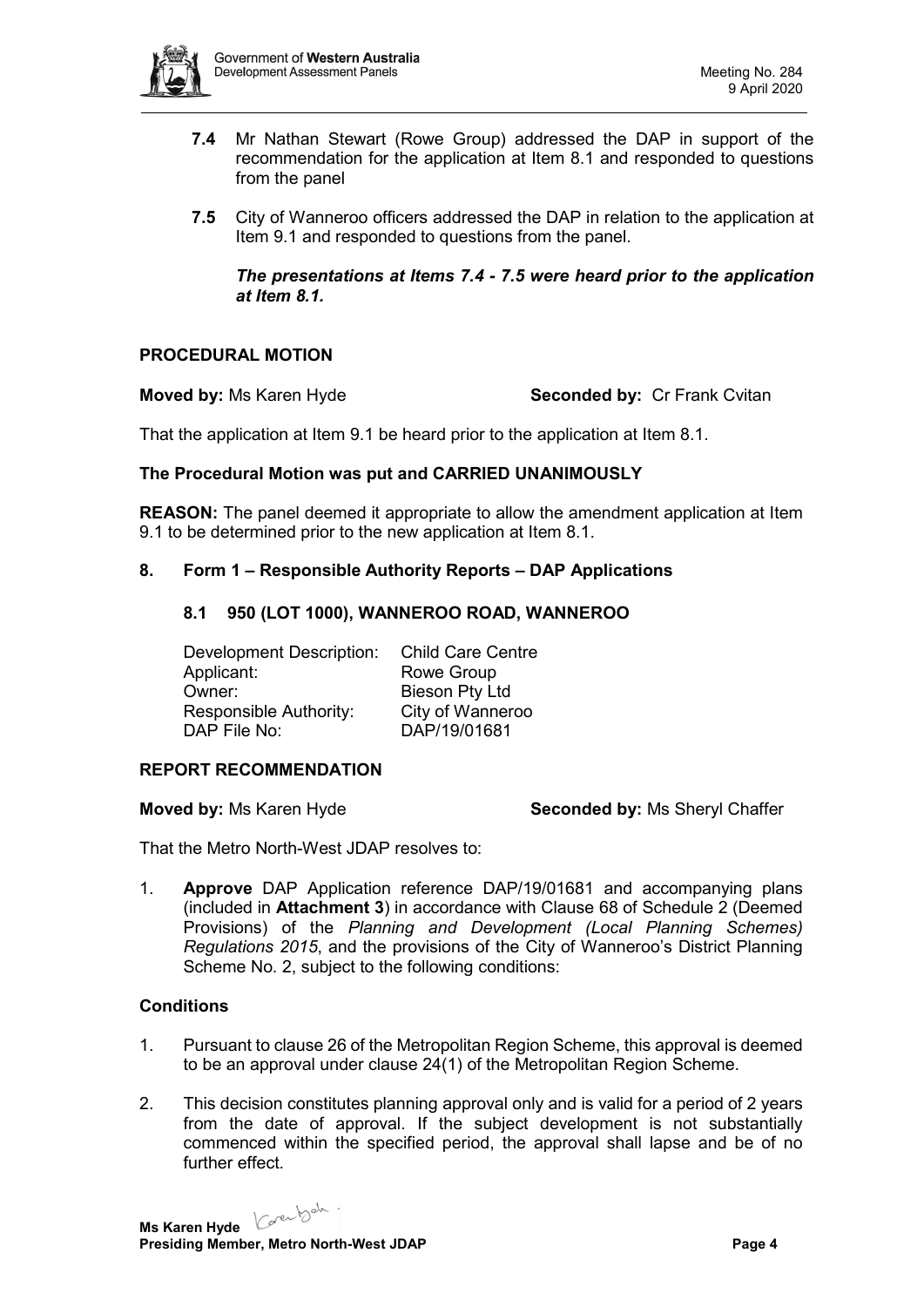

3. The use of the premises is to be Child Care Centre as defined in the City of Wanneroo's District Planning Scheme No. 2 as follows:

*"Child Care Centre: means premises used for the daily or occasional care of children in accordance with the Community Services (Child Care) Regulations 1988."*

- 4. A maximum of **86 children** and **14 staff** are permitted within the Child Care Centre premises at any one time.
- 5. The hours of operation of the Child Care Centre shall be between the hours of **7:00am to 7:00pm Monday to Friday (excluding public holidays)**.
- 6. The Child Care Centre is to comply with the recommendations of the Sonas Child Care Centre – Wanneroo Acoustic Report prepared by Wood & Grieve Engineers dated 14 February 2020. Recommended works shall be completed prior to the commencement of the use.
- 7. Parking areas, driveways and points of ingress and egress shall be designed and constructed in accordance with the Australian Standard for Offstreet Carparking (AS 2890) and shall be drained, sealed, marked and maintained to the satisfaction of the City prior to occupation of the development.
- 8. The parking areas and associated access indicated on the approved plans shall not be used for the purpose of storage or obstructed in any way at any time, without the prior approval of the City.
- 9. All illuminated signage shall have any boxing or casing in which it is enclosed constructed of incombustible materials, shall not comprise of flashing, pulsating, chasing or running lights and shall not have such intensity as to cause annoyance to the public or illuminate beyond the extent of the lot boundaries.
- 10. Detailed landscaping and reticulation plans for the subject site, including landscaping to assist in screening the car parking areas from Wanneroo Road, plant species, densities and mulch details, shall be lodged for approval by the City prior to commencement of any development. Planting and installation shall be in accordance with the approved landscaping and reticulation plans and completed prior to occupation of the development and maintained thereafter, to the satisfaction of the City.
- 11. An onsite stormwater drainage system, sufficient to contain a 1:100 year storm event (over 24 hours) must be provided. Plans illustrating the system proposed shall be submitted for approval when application is made for a building licence and the system shall be installed during the construction of the development.
- 12. All storage areas, external fixtures and building plant, including air conditioning units and water tanks shall be located so as to minimise any visual and noise impact on surrounding landonwers and screened from view from streets, public places and adjacent properties to the satisfaction of the City.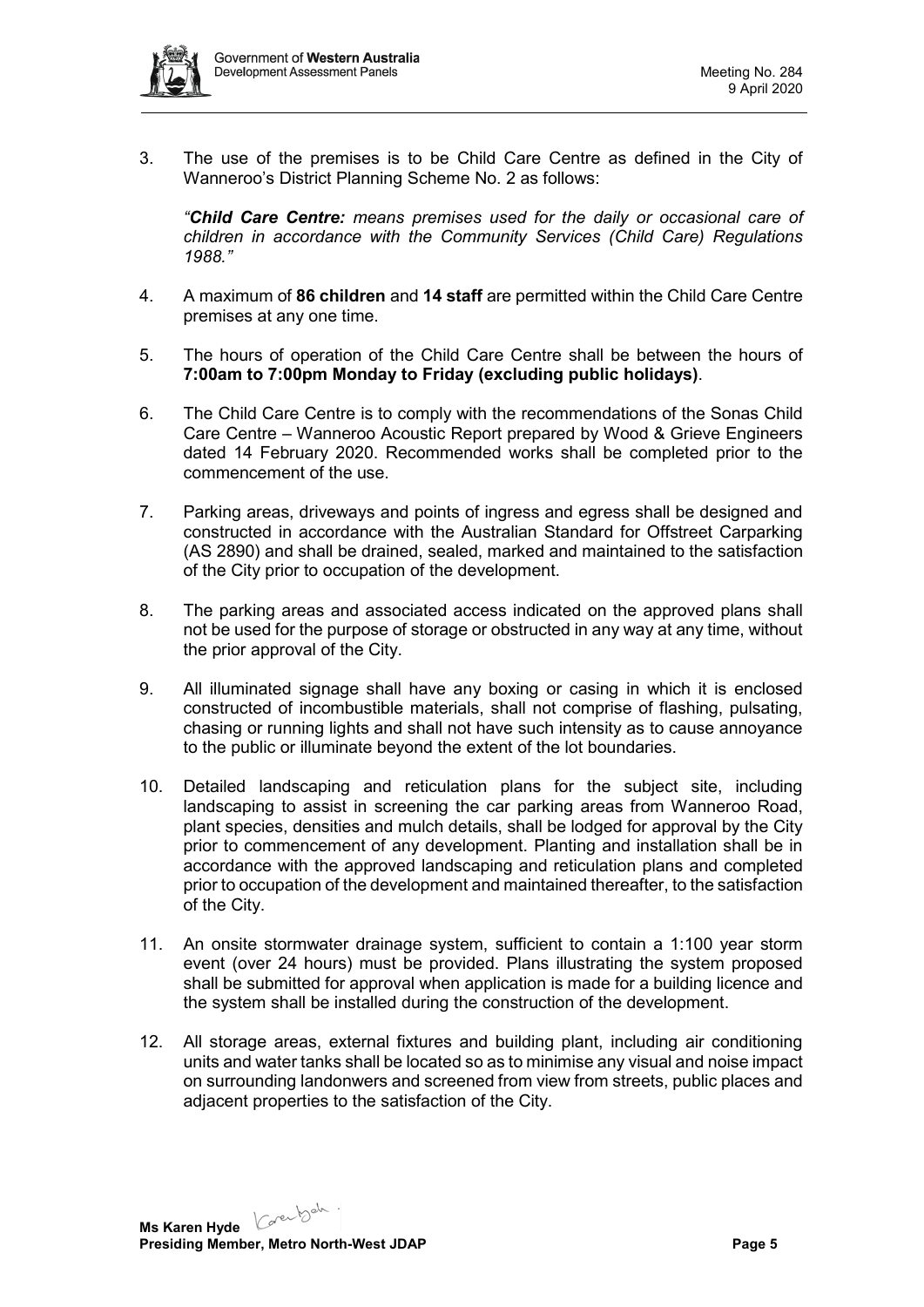

- 13. The proposed bin storage areas are to be enclosed and screened from their immediate surrounds and any adjacent public street or road by a wall not less than 1.8 metres high constructed in brick, masonry or other approved materials.
- 14. Prior to the commencement of development, a detailed schedule of external finishes (including materials, colour schemes and details) shall be submitted and approved by the City. The development shall be finished in accordance with the approved schedule prior to the use or occupation of the development.
- 15. All waste shall be stored within the designated bin enclosure and collected from the site by a private contractor at the cost of the owner/occupier.
- 16. A waste management plan shall be submitted to the City for approval prior to commencement of development. The plan is to detail how waste will be managed to minimise disruption in the area and shall include:
	- a. Waste output;
	- b. Number and size of bins; and
	- c. Collection dates, times and location.

All future waste management operations on the lot shall be undertaken in accordance with an approved waste management plan.

- 17. A construction management plan shall be submitted for approval when application is made for a building licence. This plan is to detail how construction will be managed to minimise disruption in the area and shall include:
	- a. The delivery times for materials and equipment to the site;
	- b. Storage of materials and the location and type of equipment on site;
	- c. Adequate measures shall be undertaken during construction to minimise any adverse impacts caused by sand drift and dust from the site.
	- d. Parking arrangements for contractors and sub-contractors;
	- e. Construction times;
	- f. Measures to minimise noise impacts on surrounding residents; and
	- g. Any other matter required by the City.

The construction management plan is to be submitted to and approved by the City prior to the commencement of any development.

#### **AMENDING MOTION 1**

**Moved by:** Ms Karen Hyde **Seconded by:** Mr Fred Zuideveld

The following amendments were made en bloc:

(i) That condition no. 2 be amended to read as follows:

*This decision constitutes planning approval only and is valid for a period of 2 4 years from the date of approval. If the subject development is not substantially commenced within the specified period, the approval shall lapse and be of no further effect.*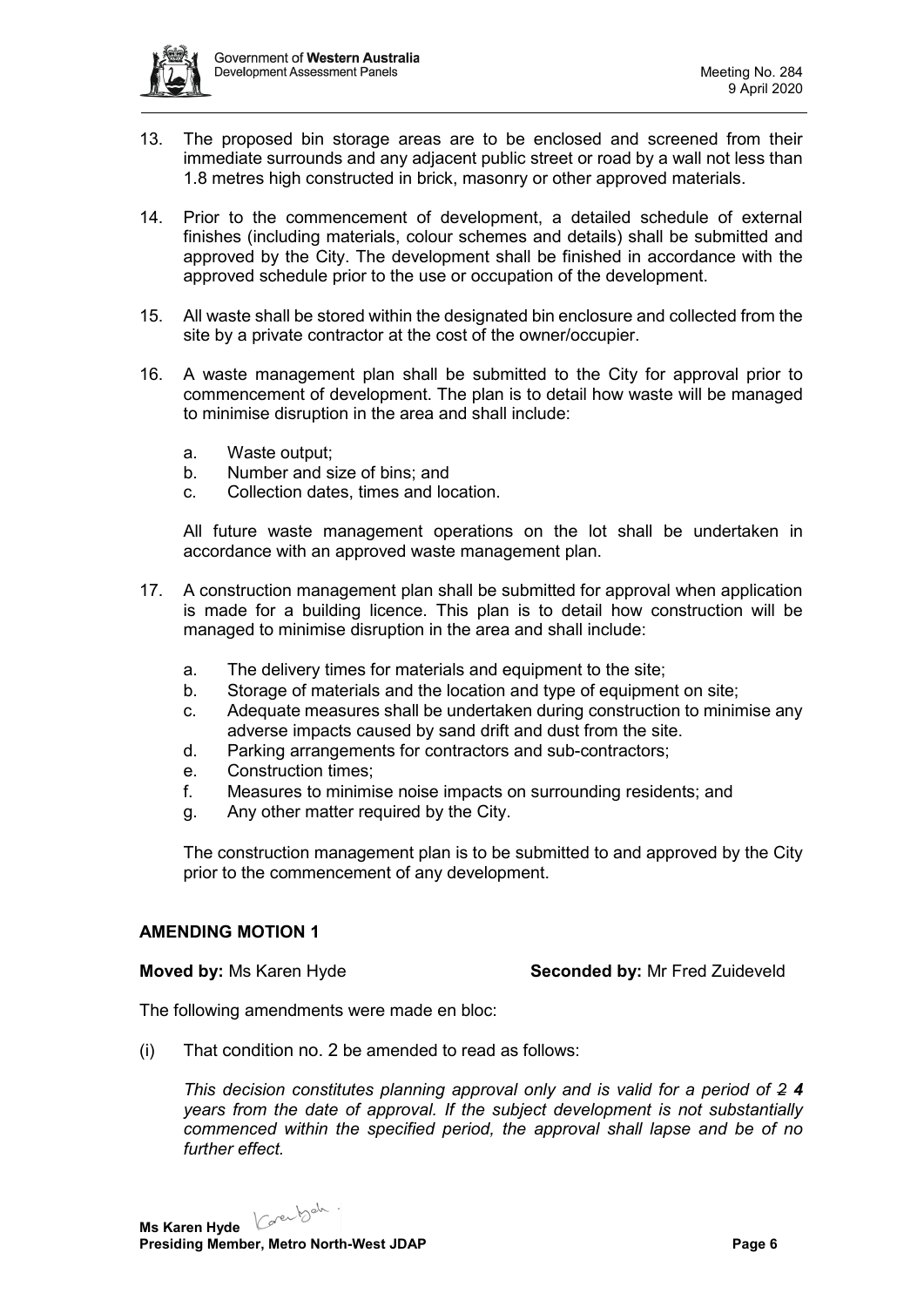

**REASON:** To provide flexibility for the substantial commencement during the Covid-19 situation when various steps towards securing permits and additional approvals may take more time than usual

(ii) That condition no. 13 be amended to read as follows:

*The proposed bin storage areas are to be enclosed and screened from their immediate surrounds and any adjacent public street or road by a wall not less than 1.8 metres high constructed in brick, masonry, metal or other approved materials which reflect colours and materials of the development.*

**REASON:** To allow flexibility for the material selection provided that the selection is in keeping with the built form design

(iii) That a new condition no. 18 be added to read as follows:

# *Glazing fronting onto Wanneroo Road is to remain unobstructed at all times to ensure visual surveillance of Wanneroo Road*

**REASON:** To ensure the glazed portion of the development fronting Wanneroo Road provides surveillance to Wanneroo Road and enhances the sense of an active street front interface.

# **The Amending Motion was put and CARRIED UNANIMOUSLY.**

# **REPORT RECOMMENDATION (AS AMENDED)**

That the Metro North-West JDAP resolves to:

1. **Approve** DAP Application reference DAP/19/01681 and accompanying plans (included in **Attachment 3**) in accordance with Clause 68 of Schedule 2 (Deemed Provisions) of the *Planning and Development (Local Planning Schemes) Regulations 2015*, and the provisions of the City of Wanneroo's District Planning Scheme No. 2, subject to the following conditions:

# **Conditions**

- 1. Pursuant to clause 26 of the Metropolitan Region Scheme, this approval is deemed to be an approval under clause 24(1) of the Metropolitan Region Scheme.
- 2. This decision constitutes planning approval only and is valid for a period of 4 years from the date of approval. If the subject development is not substantially commenced within the specified period, the approval shall lapse and be of no further effect.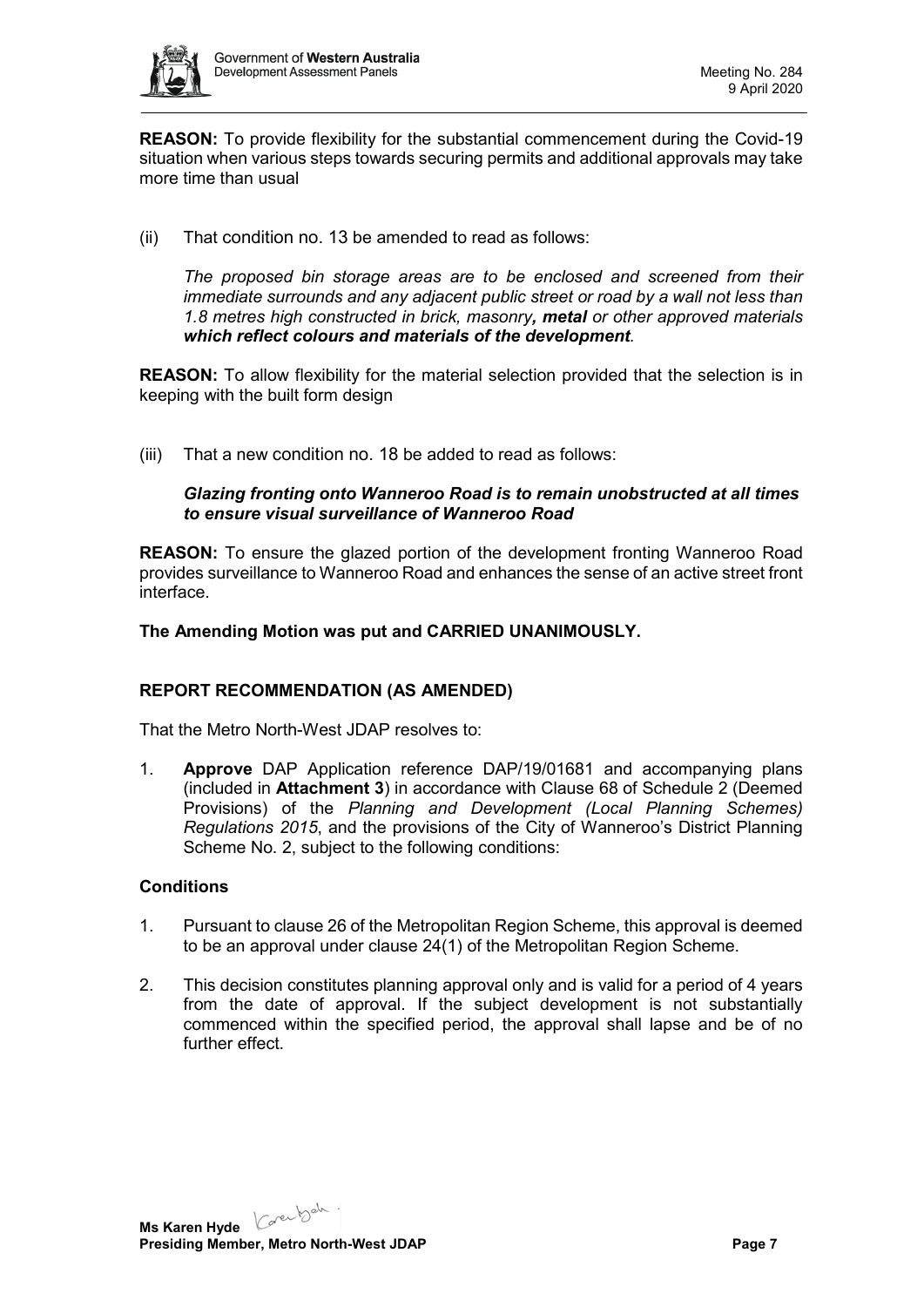

3. The use of the premises is to be Child Care Centre as defined in the City of Wanneroo's District Planning Scheme No. 2 as follows:

*"Child Care Centre: means premises used for the daily or occasional care of children in accordance with the Community Services (Child Care) Regulations 1988."*

- 4. A maximum of **86 children** and **14 staff** are permitted within the Child Care Centre premises at any one time.
- 5. The hours of operation of the Child Care Centre shall be between the hours of **7:00am to 7:00pm Monday to Friday (excluding public holidays)**.
- 6. The Child Care Centre is to comply with the recommendations of the Sonas Child Care Centre – Wanneroo Acoustic Report prepared by Wood & Grieve Engineers dated 14 February 2020. Recommended works shall be completed prior to the commencement of the use.
- 7. Parking areas, driveways and points of ingress and egress shall be designed and constructed in accordance with the Australian Standard for Offstreet Carparking (AS 2890) and shall be drained, sealed, marked and maintained to the satisfaction of the City prior to occupation of the development.
- 8. The parking areas and associated access indicated on the approved plans shall not be used for the purpose of storage or obstructed in any way at any time, without the prior approval of the City.
- 9. All illuminated signage shall have any boxing or casing in which it is enclosed constructed of incombustible materials, shall not comprise of flashing, pulsating, chasing or running lights and shall not have such intensity as to cause annoyance to the public or illuminate beyond the extent of the lot boundaries.
- 10. Detailed landscaping and reticulation plans for the subject site, including landscaping to assist in screening the car parking areas from Wanneroo Road, plant species, densities and mulch details, shall be lodged for approval by the City prior to commencement of any development. Planting and installation shall be in accordance with the approved landscaping and reticulation plans and completed prior to occupation of the development and maintained thereafter, to the satisfaction of the City.
- 11. An onsite stormwater drainage system, sufficient to contain a 1:100 year storm event (over 24 hours) must be provided. Plans illustrating the system proposed shall be submitted for approval when application is made for a building licence and the system shall be installed during the construction of the development.
- 12. All storage areas, external fixtures and building plant, including air conditioning units and water tanks shall be located so as to minimise any visual and noise impact on surrounding landonwers and screened from view from streets, public places and adjacent properties to the satisfaction of the City.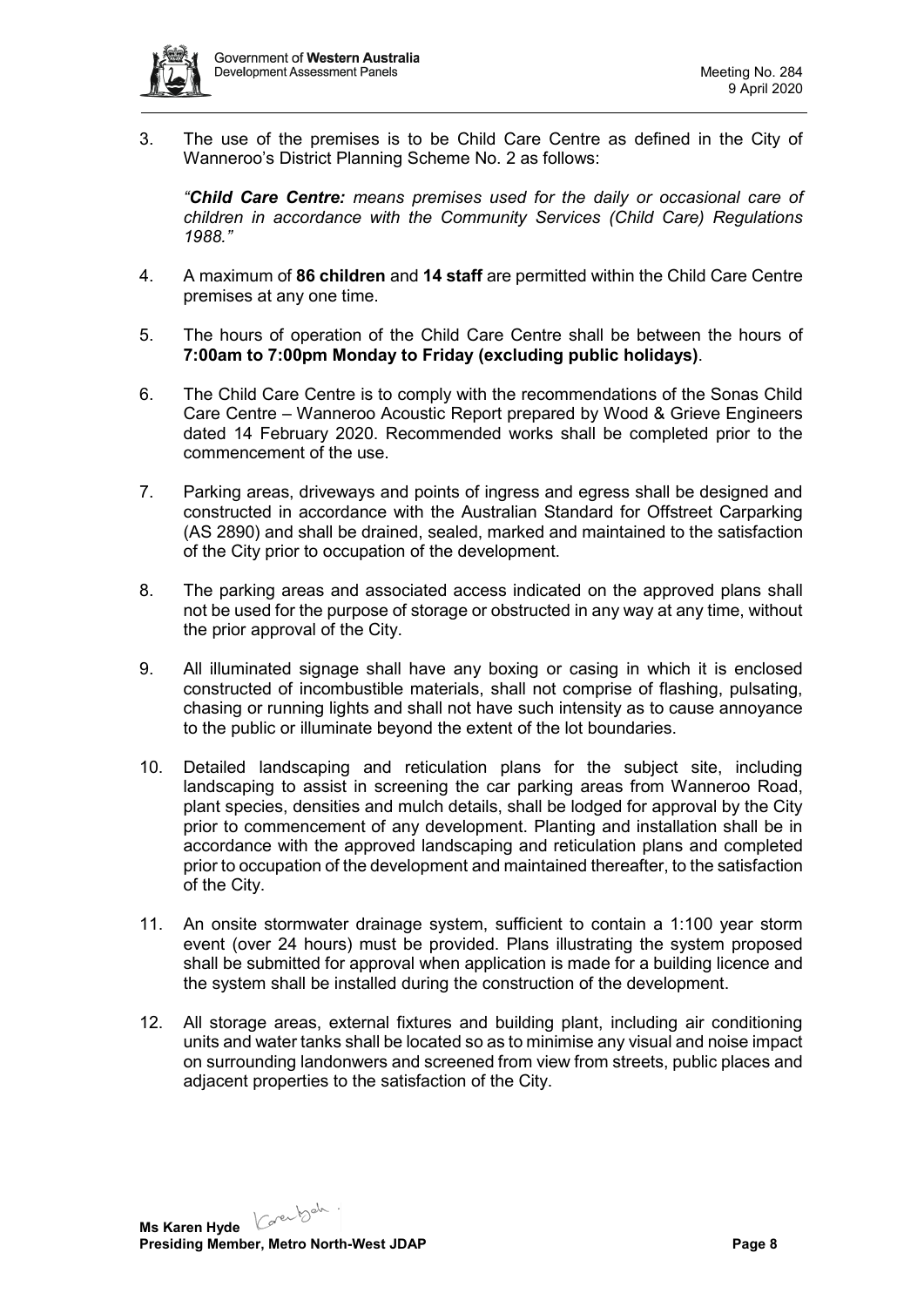

- 13. The proposed bin storage areas are to be enclosed and screened from their immediate surrounds and any adjacent public street or road by a wall not less than 1.8 metres high constructed in brick, masonry, metal or other approved materials which reflect colours and materials of the development.
- 14. Prior to the commencement of development, a detailed schedule of external finishes (including materials, colour schemes and details) shall be submitted and approved by the City. The development shall be finished in accordance with the approved schedule prior to the use or occupation of the development.
- 15. All waste shall be stored within the designated bin enclosure and collected from the site by a private contractor at the cost of the owner/occupier.
- 16. A waste management plan shall be submitted to the City for approval prior to commencement of development. The plan is to detail how waste will be managed to minimise disruption in the area and shall include:
	- a. Waste output;
	- b. Number and size of bins; and
	- c. Collection dates, times and location.

All future waste management operations on the lot shall be undertaken in accordance with an approved waste management plan.

- 17. A construction management plan shall be submitted for approval when application is made for a building licence. This plan is to detail how construction will be managed to minimise disruption in the area and shall include:
	- a. The delivery times for materials and equipment to the site;
	- b. Storage of materials and the location and type of equipment on site;
	- c. Adequate measures shall be undertaken during construction to minimise any adverse impacts caused by sand drift and dust from the site.
	- d. Parking arrangements for contractors and sub-contractors;
	- e. Construction times;
	- f. Measures to minimise noise impacts on surrounding residents; and
	- g. Any other matter required by the City.

The construction management plan is to be submitted to and approved by the City prior to the commencement of any development.

18. Glazing fronting onto Wanneroo Road is to remain unobstructed at all times to ensure visual surveillance of Wanneroo Road

## **The Report Recommendation (as amended) was put and CARRIED UNANIMOUSLY.**

**REASON:** The majority of the panel were of the opinion that the development was an appropriate use, form and layout for the location and would support the functions of an activity centre. The panel amended the conditional approval to provide the appropriate level of flexibility to support the development and construction commencement.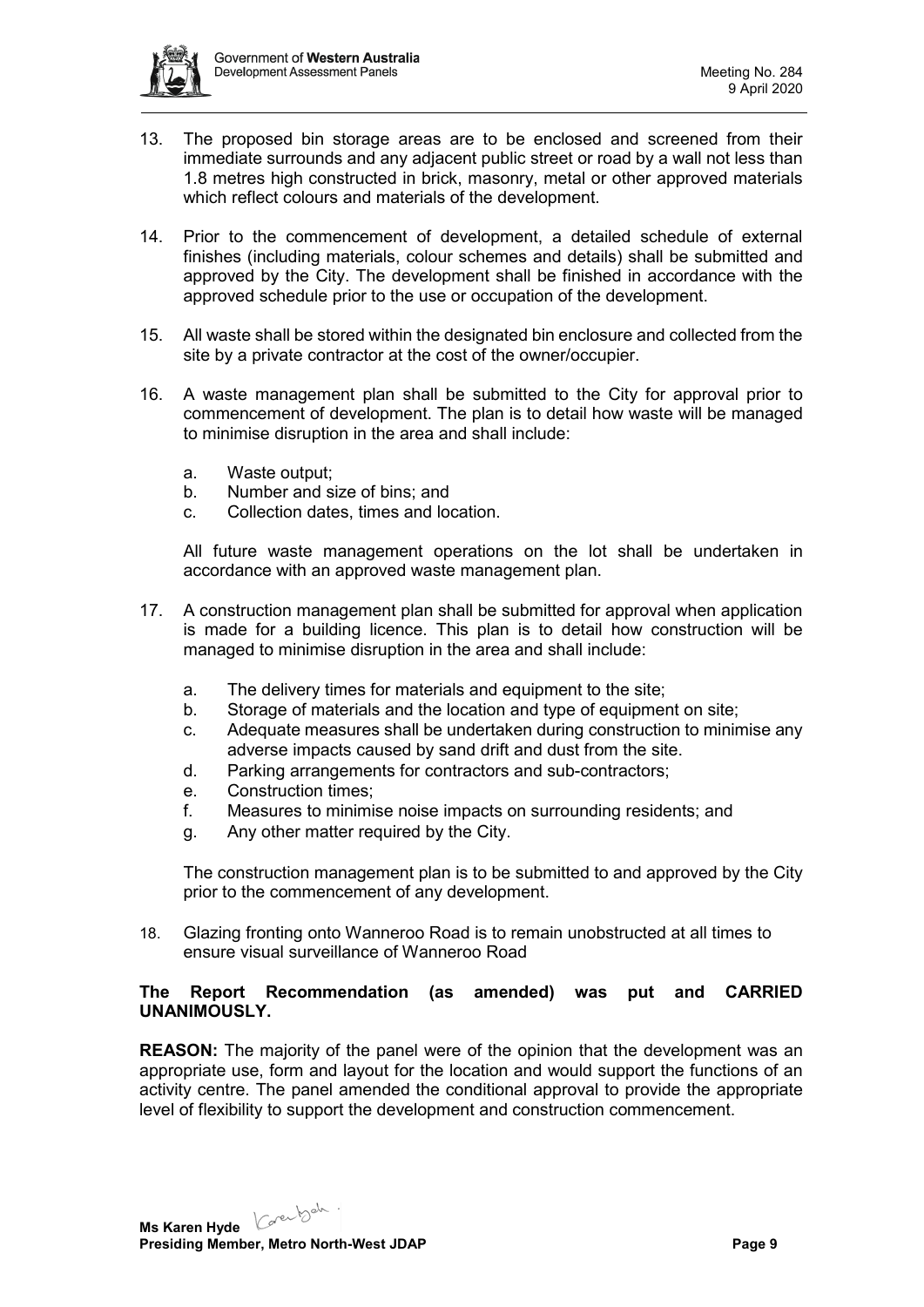

## <span id="page-9-0"></span>**9. Form 2 – Responsible Authority Reports – DAP Amendment or Cancellation of Approval**

# <span id="page-9-1"></span>**9.1 205 (LOT 4005) BUTLER BOULEVARD, BUTLER**

| 67 Multiple Dwellings and 8 Commercial Tenancies    |  |  |
|-----------------------------------------------------|--|--|
| Extension of Time, Amendments to Multiple Dwellings |  |  |
| and Reduction to Seven Commercial Tenancies         |  |  |
| <b>CLE Town Planning</b>                            |  |  |
| Jeevan Saath Butler Pty Ltd                         |  |  |
| City of Wanneroo                                    |  |  |
| DAP/17/01208                                        |  |  |
|                                                     |  |  |

#### **REPORT RECOMMENDATION**

**Moved by:** Cr Frank Cvitan **Seconded by:** Ms Karen Hyde

That the Metro North-West JDAP resolves to:

- 1. **Accept** that the DAP Application reference DAP/17/01208 as detailed on the DAP Form 2 dated 19 September 2019 is appropriate for consideration in accordance with regulation 17 of the Planning and Development (Development Assessment Panels) Regulations 2011;
- 2. **Approve** DAP Application reference DAP/17/01208 and accompanying plans (Attachment 1) in accordance with Clause 68 of Schedule 2 (Deemed Provisions) of the Planning and Development (Local Planning Schemes) Regulations 2015, and the provisions of the City of Wanneroo's District Planning Scheme No. 2, for the proposed amendments to the approved 67 Multiple Dwellings and 7 Commercial Tenancies at Lot 4005 (205) Butler Boulevard, Butler, subject to the following conditions:

#### **Amended Conditions**

- 1. Commercial units 1-7 may be used for the following uses as defined in the City of Wanneroo's District Planning Scheme No.2 :
	- Bakery;
	- Beauty Parlour;
	- Hairdresser;
	- Lunch Bar:
	- Restaurant:
	- Shop; and
	- Take Away Food Outlet.
- 2. Detailed landscaping and reticulation plans for the subject site including plant species, densities and mulch/soil details, and verge landscaping on Caistor Way shall be lodged for approval by the City prior to commencement of any development. Planting and installation shall be in accordance with the approved landscaping and reticulation plans and completed prior to occupation of the development and maintained thereafter, to the satisfaction of the City.
- 13. The glazing of commercial units 1-7 is to remain unobstructed at all times to ensure visual surveillance of Butler Boulevard.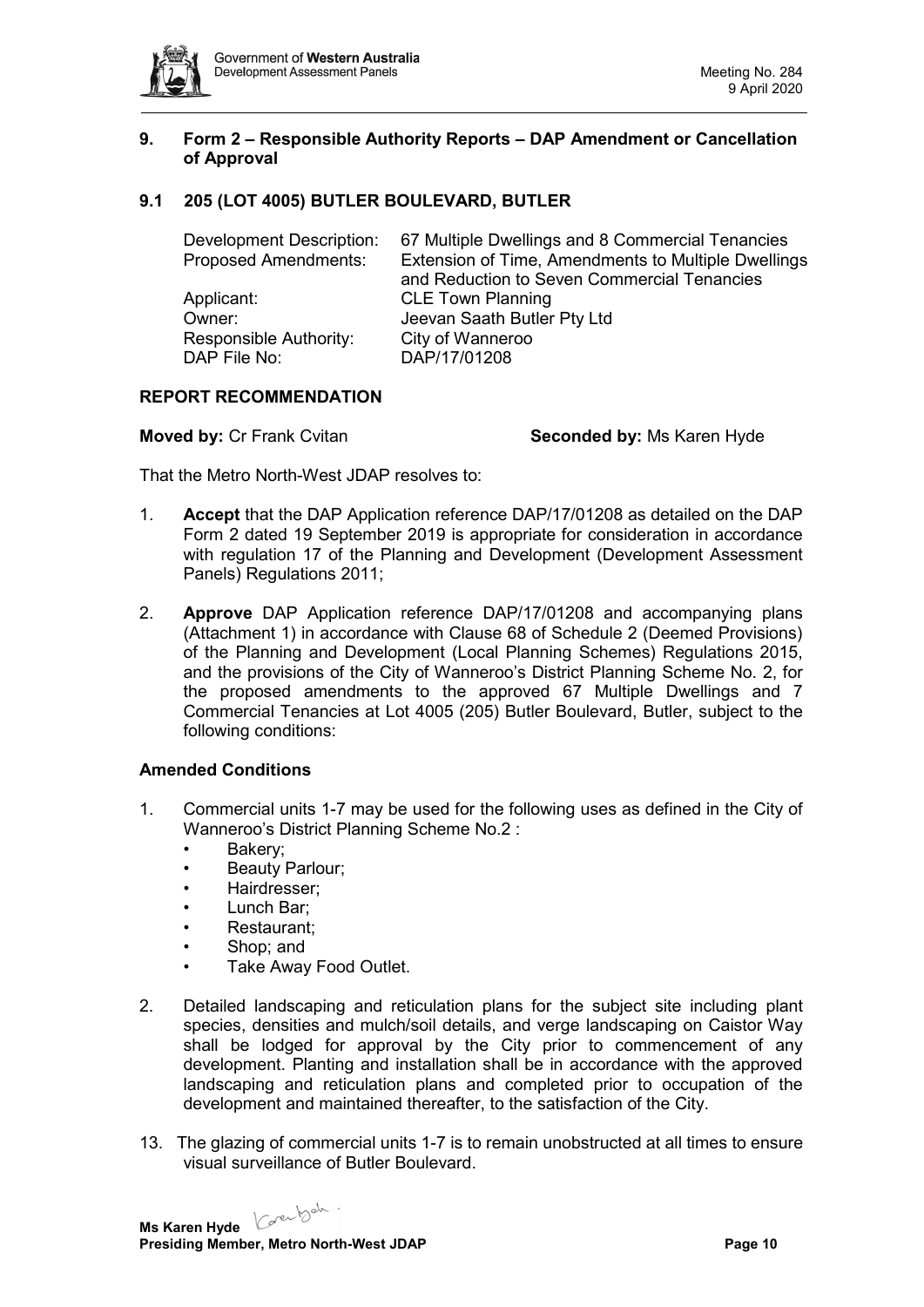

## **New Conditions**

14. This decision constitutes planning approval only and is valid for a period of 5 years from the date of approval. If the subject development is not substantially commenced within the specified period, the approval shall lapse and be of no further effect.

#### **Delete Advice Note**

1. If the development the subject of this approval is not substantially commenced within a period of 2 years, or another period specified in the approval after the date of the determination, the approval will lapse and be of no further effect. Where an approval has lapsed, no development must be carried out without further approval of the local government having first been sought and obtained.

All other conditions and requirements detailed on the previous approval dated 27 September 2017 shall remain unless altered by this application.

#### **AMENDING MOTION 1**

**Moved by:** Mr Fred Zuideveld **Seconded by:** Ms Karen Hyde

That a new condition no. 15 be added to read as follows:

*Apartments 216 and 316 shall be reoriented to enable access to natural light and ventilation to secondary bedrooms to the satisfaction of the City of Wanneroo.*

#### **The Amending Motion was put and CARRIED UNANIMOUSLY**

**REASON:** To ensure improved access to natural light and ventilation to units 216 and 316 in line with the requirements for acceptable outcomes set out in SPP7.3 and Design WA, but without substantially changing the internal and external design and presentation of the development.

# **REPORT RECOMMENDATION (AS AMENDED)**

That the Metro North-West JDAP resolves to:

- 1. **Accept** that the DAP Application reference DAP/17/01208 as detailed on the DAP Form 2 dated 19 September 2019 is appropriate for consideration in accordance with regulation 17 of the Planning and Development (Development Assessment Panels) Regulations 2011;
- 2. **Approve** DAP Application reference DAP/17/01208 and accompanying plans (Attachment 1) in accordance with Clause 68 of Schedule 2 (Deemed Provisions) of the Planning and Development (Local Planning Schemes) Regulations 2015, and the provisions of the City of Wanneroo's District Planning Scheme No. 2, for the proposed amendments to the approved 67 Multiple Dwellings and 7 Commercial Tenancies at Lot 4005 (205) Butler Boulevard, Butler, subject to the following conditions: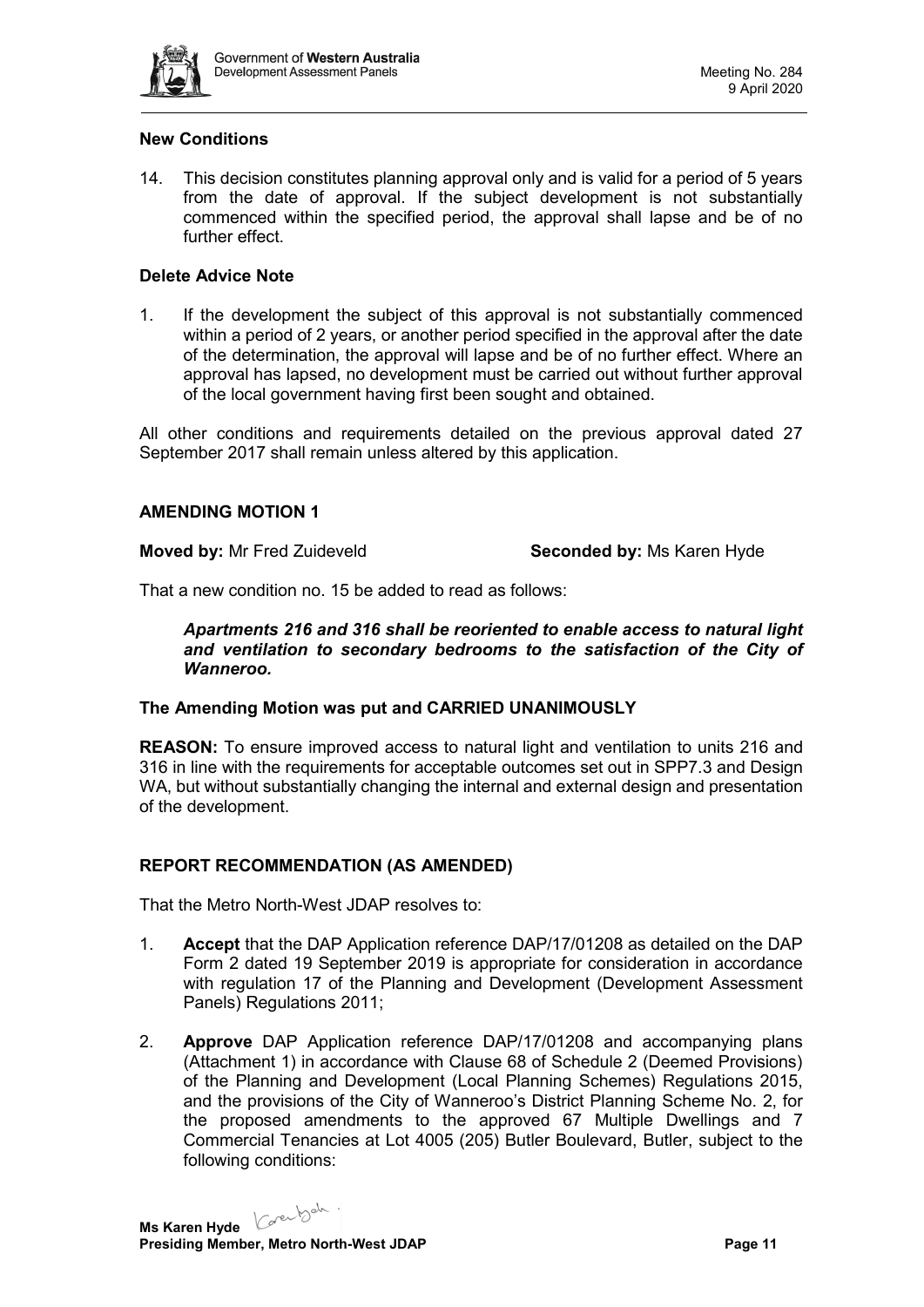

# **Amended Conditions**

- 1. Commercial units 1-7 may be used for the following uses as defined in the City of Wanneroo's District Planning Scheme No.2 :
	- Bakery;
	- **Beauty Parlour;**
	- Hairdresser;
	- Lunch Bar;
	- Restaurant;
	- Shop; and
	- Take Away Food Outlet.
- 2. Detailed landscaping and reticulation plans for the subject site including plant species, densities and mulch/soil details, and verge landscaping on Caistor Way shall be lodged for approval by the City prior to commencement of any development. Planting and installation shall be in accordance with the approved landscaping and reticulation plans and completed prior to occupation of the development and maintained thereafter, to the satisfaction of the City.
- 13. The glazing of commercial units 1-7 is to remain unobstructed at all times to ensure visual surveillance of Butler Boulevard.

# **New Conditions**

- 14. This decision constitutes planning approval only and is valid for a period of 5 years from the date of approval. If the subject development is not substantially commenced within the specified period, the approval shall lapse and be of no further effect.
- 15. Apartments 216 and 316 shall be reoriented to enable access to natural light and ventilation to secondary bedrooms to the satisfaction of the City of Wanneroo.

# **Delete Advice Note**

1. If the development the subject of this approval is not substantially commenced within a period of 2 years, or another period specified in the approval after the date of the determination, the approval will lapse and be of no further effect. Where an approval has lapsed, no development must be carried out without further approval of the local government having first been sought and obtained.

All other conditions and requirements detailed on the previous approval dated 27 September 2017 shall remain unless altered by this application.

# **The Report Recommendation (as amended) was put and CARRIED UNANIMOUSLY**

**REASON:** The panel were supportive of the development and the amended conditions as it represented a well resolved development which would support diverse residential and commercial accommodation needs in the location. The request for an extended commencement date was felt to be reasonable in the current Covi-19 situation when various steps towards securing permits and additional approvals may take more time than usual.